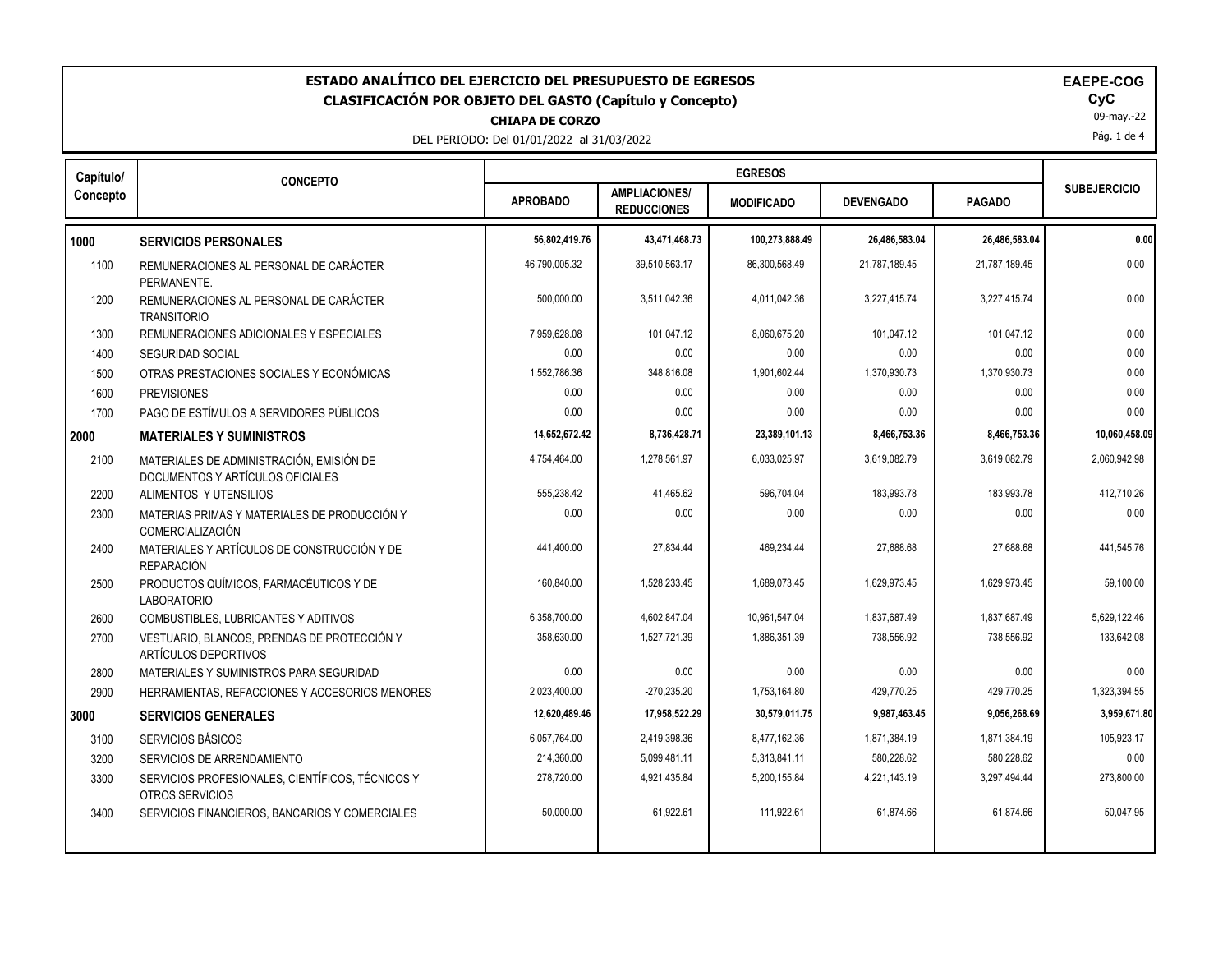| ESTADO ANALÍTICO DEL EJERCICIO DEL PRESUPUESTO DE EGRESOS<br><b>EAEPE-COG</b><br>CyC<br><b>CLASIFICACIÓN POR OBJETO DEL GASTO (Capítulo y Concepto)</b><br>09-may.-22<br><b>CHIAPA DE CORZO</b><br>Pág. 2 de 4<br>DEL PERIODO: Del 01/01/2022 al 31/03/2022 |                                                                       |                 |                                            |                   |                  |               |                     |
|-------------------------------------------------------------------------------------------------------------------------------------------------------------------------------------------------------------------------------------------------------------|-----------------------------------------------------------------------|-----------------|--------------------------------------------|-------------------|------------------|---------------|---------------------|
| Capítulo/                                                                                                                                                                                                                                                   | <b>CONCEPTO</b>                                                       |                 |                                            | <b>EGRESOS</b>    |                  |               |                     |
| Concepto                                                                                                                                                                                                                                                    |                                                                       | <b>APROBADO</b> | <b>AMPLIACIONES/</b><br><b>REDUCCIONES</b> | <b>MODIFICADO</b> | <b>DEVENGADO</b> | <b>PAGADO</b> | <b>SUBEJERCICIO</b> |
| 3500                                                                                                                                                                                                                                                        | SERVICIOS DE INSTALACIÓN, REPARACIÓN,<br>MANTENIMIENTO Y CONSERVACIÓN | 1,491,880.00    | 2,060,898.25                               | 3,552,778.25      | 727,226.83       | 719,680.82    | 1,070,357.92        |
| 3600                                                                                                                                                                                                                                                        | SERVICIOS DE COMUNICACIÓN SOCIAL Y PUBLICIDAD                         | 325,320.00      | 81,493.50                                  | 406,813.50        | 85,564.63        | 85,564.63     | 321,248.87          |
| 3700                                                                                                                                                                                                                                                        | SERVICIOS DE TRASLADO Y VIÁTICOS                                      | 619,780.00      | 4,000.00                                   | 623,780.00        | 18,331.00        | 18,331.00     | 605,449.00          |
| 3800                                                                                                                                                                                                                                                        | <b>SERVICIOS OFICIALES</b>                                            | 2,535,000.00    | -459,052.00                                | 2,075,948.00      | 936,600.09       | 936,600.09    | 1,139,347.91        |
| 3900                                                                                                                                                                                                                                                        | OTROS SERVICIOS GENERALES                                             | 1,047,665.46    | 3,768,944.62                               | 4,816,610.08      | 1,485,110.24     | 1,485,110.24  | 393,496.98          |
| 4000                                                                                                                                                                                                                                                        | TRANSFERENCIAS, ASIGNACIONES, SUBSIDIOS Y OTRAS AYI                   | 12,525,421.70   | 8,331,773.60                               | 20,857,195.30     | 4,215,141.48     | 4,215,141.48  | 3,368,087.68        |
| 4100                                                                                                                                                                                                                                                        | TRANSFERENCIAS INTERNAS Y ASIGNACIONES AL SECTOR<br>PÚBLICO           | 9,575,421.70    | 0.00                                       | 9.575.421.70      | 2.092.100.00     | 2,092,100.00  | 0.00                |
| 4200                                                                                                                                                                                                                                                        | TRANSFERENCIAS AL RESTO DEL SECTOR PÚBLICO                            | 0.00            | 0.00                                       | 0.00              | 0.00             | 0.00          | 0.00                |
| 4300                                                                                                                                                                                                                                                        | SUBSIDIOS Y SUBVENCIONES                                              | 200,000.00      | 690,226.75                                 | 890,226.75        | 890,226.75       | 890,226.75    | 0.00                |
| 4400                                                                                                                                                                                                                                                        | <b>AYUDAS SOCIALES</b>                                                | 2,750,000.00    | 7,641,546.85                               | 10,391,546.85     | 1,232,814.73     | 1,232,814.73  | 3,368,087.68        |
| 4500                                                                                                                                                                                                                                                        | PENSIONES Y JUBILACIONES                                              | 0.00            | 0.00                                       | 0.00              | 0.00             | 0.00          | 0.00                |
| 4600                                                                                                                                                                                                                                                        | TRANSFERENCIAS A FIDEICOMISOS, MANDATOS Y OTROS<br>ANÁLOGOS           | 0.00            | 0.00                                       | 0.00              | 0.00             | 0.00          | 0.00                |
| 4700                                                                                                                                                                                                                                                        | TRANSFERENCIAS A LA SEGURIDAD SOCIAL                                  | 0.00            | 0.00                                       | 0.00              | 0.00             | 0.00          | 0.00                |
| 4800                                                                                                                                                                                                                                                        | <b>DONATIVOS</b>                                                      | 0.00            | 0.00                                       | 0.00              | 0.00             | 0.00          | 0.00                |
| 4900                                                                                                                                                                                                                                                        | <b>TRANSFERENCIAS AL EXTERIOR</b>                                     | 0.00            | 0.00                                       | 0.00              | 0.00             | 0.00          | 0.00                |
| 5000                                                                                                                                                                                                                                                        | <b>BIENES MUEBLES, INMUEBLES E INTANGIBLES</b>                        | 0.00            | 3,633,388.14                               | 3,633,388.14      | 3,498,970.83     | 3,498,970.83  | 0.00                |
| 5100                                                                                                                                                                                                                                                        | MOBILIARIO Y EQUIPO DE ADMINISTRACIÓN                                 | 0.00            | 791,744.02                                 | 791,744.02        | 717,356.71       | 717,356.71    | 0.00                |
| 5200                                                                                                                                                                                                                                                        | MOBILIARIO Y EQUIPO EDUCACIONAL Y RECREATIVO                          | 0.00            | 0.00                                       | 0.00              | 0.00             | 0.00          | 0.00                |
| 5300                                                                                                                                                                                                                                                        | EQUIPO E INSTRUMENTAL MÉDICO Y DE LABORATORIO                         | 0.00            | 55,749.99                                  | 55,749.99         | 55,749.99        | 55,749.99     | 0.00                |
| 5400                                                                                                                                                                                                                                                        | VEHÍCULOS Y EQUIPO DE TRANSPORTE                                      | 0.00            | 2,000,648.00                               | 2,000,648.00      | 2,000,648.00     | 2,000,648.00  | 0.00                |
| 5500                                                                                                                                                                                                                                                        | EQUIPO DE DEFENSA Y SEGURIDAD                                         | 0.00            | 303,342.00                                 | 303,342.00        | 303,342.00       | 303,342.00    | 0.00                |
| 5600                                                                                                                                                                                                                                                        | MAQUINARIA, OTROS EQUIPOS Y HERRAMIENTAS                              | 0.00            | 481,904.13                                 | 481,904.13        | 421,874.13       | 421,874.13    | 0.00                |
| 5700                                                                                                                                                                                                                                                        | ACTIVOS BIOLÓGICOS                                                    | 0.00            | 0.00                                       | 0.00              | 0.00             | 0.00          | 0.00                |
| 5800                                                                                                                                                                                                                                                        | <b>BIENES INMUEBLES</b>                                               | 0.00            | 0.00                                       | 0.00              | 0.00             | 0.00          | 0.00                |
| 5900                                                                                                                                                                                                                                                        | <b>ACTIVOS INTANGIBLES</b>                                            | 0.00            | 0.00                                       | 0.00              | 0.00             | 0.00          | 0.00                |
| 6000                                                                                                                                                                                                                                                        | <b>INVERSIÓN PÚBLICA</b>                                              | 24,532,888.76   | 88,270,248.90                              | 112,803,137.66    | 9,011,986.63     | 9,011,986.63  | 0.00                |
| 6100                                                                                                                                                                                                                                                        | OBRA PÚBLICA EN BIENES DE DOMINIO PÚBLICO                             | 24.532.888.76   | 88,270,248.90                              | 112,803,137.66    | 9.011.986.63     | 9,011,986.63  | 0.00                |
| 6200                                                                                                                                                                                                                                                        | OBRA PÚBLICA EN BIENES DE DOMINIO PROPIO                              | 0.00            | 0.00                                       | 0.00              | 0.00             | 0.00          | 0.00                |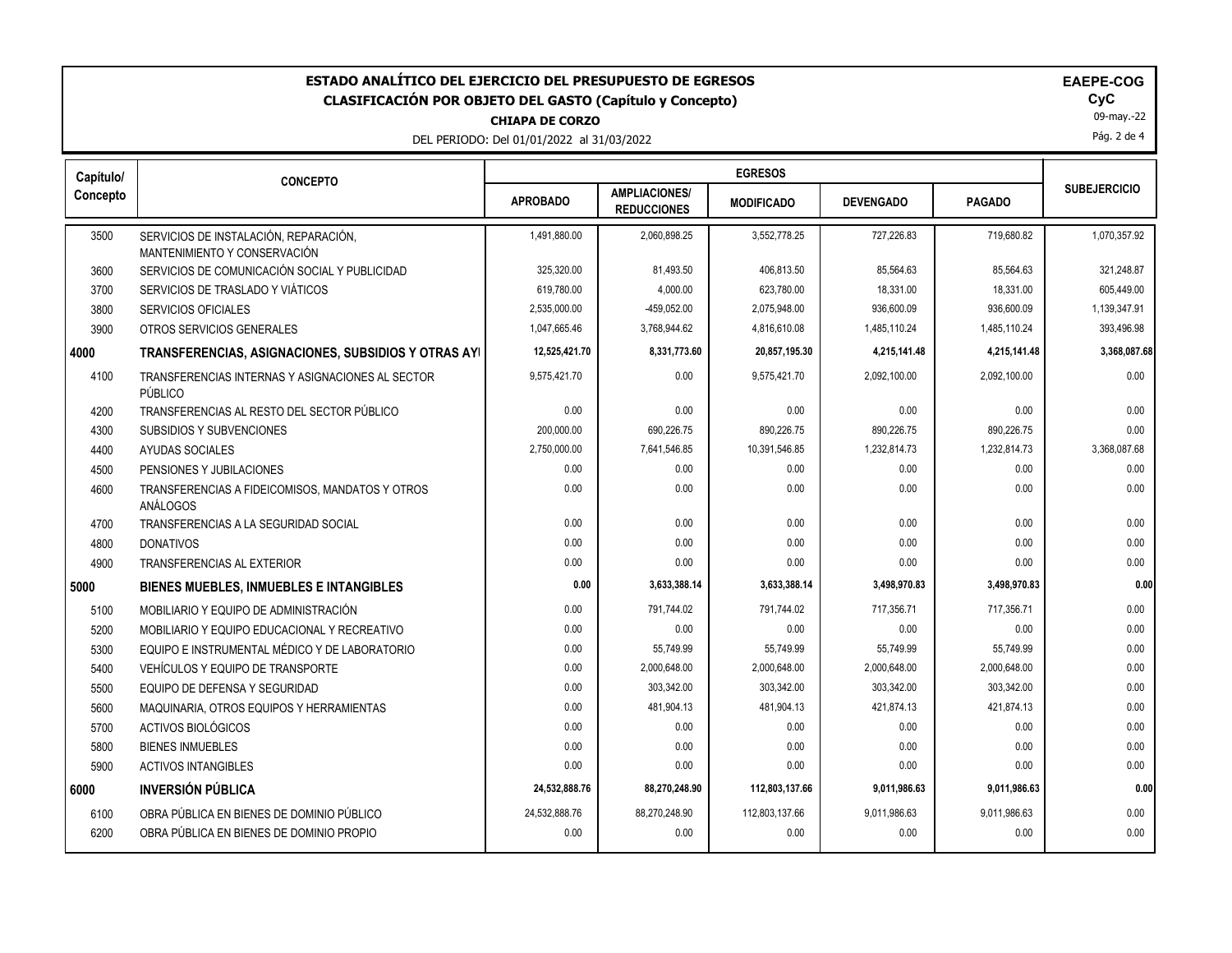| <b>EGRESOS</b><br>Capítulo/<br><b>CONCEPTO</b><br><b>SUBEJERCICIO</b><br><b>AMPLIACIONES/</b><br><b>APROBADO</b><br><b>DEVENGADO</b><br><b>PAGADO</b><br><b>MODIFICADO</b><br><b>REDUCCIONES</b><br>6300<br>PROYECTOS PRODUCTIVOS Y ACCIONES DE FOMENTO<br>0.00<br>0.00<br>0.00<br>0.00<br>0.00<br>0.00<br>0.00<br>0.00<br>0.00<br>0.00<br><b>INVERSIONES FINANCIERAS Y OTRAS PROVISIONES</b><br>0.00<br>0.00<br>0.00<br>0.00<br>0.00<br>7100<br>INVERSIONES PARA EL FOMENTO DE ACTIVIDADES<br><b>PRODUCTIVAS</b><br>0.00<br>7200<br>ACCIONES Y PARTICIPACIONES DE CAPITAL<br>0.00<br>0.00<br>0.00<br>0.00<br>0.00<br>0.00<br>0.00<br>0.00<br>0.00<br>COMPRA DE TÍTULOS Y VALORES<br>7300<br>CONCESIÓN DE PRÉSTAMOS<br>7400<br>0.00<br>0.00<br>0.00<br>0.00<br>0.00<br>0.00<br>0.00<br>0.00<br>0.00<br>0.00<br>7500<br>INVERSIONES EN FIDEICOMISOS, MANDATOS Y OTROS<br>ANÁLOGOS<br>0.00<br>0.00<br>0.00<br>0.00<br>0.00<br>7600<br>OTRAS INVERSIONES FINANCIERAS<br>0.00<br>0.00<br>0.00<br>7900<br>0.00<br>0.00<br>PROVISIONES PARA CONTINGENCIAS Y OTRAS<br>EROGACIONES ESPECIALES<br>198,475,842.00<br>85,314,797.80<br>-113,161,044.20<br>0.00<br>0.00<br><b>PARTICIPACIONES Y APORTACIONES</b><br><b>PARTICIPACIONES</b><br>0.00<br>0.00<br>0.00<br>0.00<br>8100<br>0.00<br>0.00<br>8300<br>198,475,842.00<br>$-113, 161, 044.20$<br>85,314,797.80<br>0.00<br><b>APORTACIONES</b><br>0.00<br>0.00<br>8500<br><b>CONVENIOS</b><br>0.00<br>0.00<br>0.00<br>329,911.97<br><b>DEUDA PÚBLICA</b><br>1,530,551.70<br>282,643.17<br>1,813,194.87<br>329,911.97<br>304,504.92<br>304,504.92<br>9100<br>AMORTIZACIÓN DE LA DEUDA PÚBLICA<br>0.00<br>1,218,019.68<br>1,218,019.68<br>9200<br>INTERESES DE LA DEUDA PÚBLICA<br>0.00<br>143,044.10<br>143,044.10<br>25,407.05<br>25,407.05<br>0.00<br>0.00<br>0.00<br>0.00<br>9300<br>COMISIONES DE LA DEUDA PÚBLICA<br>0.00<br>0.00<br>0.00<br>0.00<br>GASTOS DE LA DEUDA PÚBLICA<br>0.00<br>0.00<br>9400<br>0.00<br>0.00<br>9500<br>0.00<br>0.00<br>0.00<br>COSTO POR COBERTURAS<br>0.00<br>0.00<br>0.00<br>0.00<br>0.00<br>9600<br>APOYOS FINANCIEROS<br>0.00<br>9900<br>1,530,551.70<br>$-1,078,420.61$<br>452,131.09<br>0.00<br>ADEUDOS DE EJERCICIOS FISCALES ANTERIORES<br>(ADEFAS) | ESTADO ANALÍTICO DEL EJERCICIO DEL PRESUPUESTO DE EGRESOS<br>EAEPE-COG<br>CyC<br><b>CLASIFICACIÓN POR OBJETO DEL GASTO (Capítulo y Concepto)</b><br>09-may.-22<br><b>CHIAPA DE CORZO</b><br>Pág. 3 de 4<br>DEL PERIODO: Del 01/01/2022 al 31/03/2022 |  |  |  |  |  |  |               |
|--------------------------------------------------------------------------------------------------------------------------------------------------------------------------------------------------------------------------------------------------------------------------------------------------------------------------------------------------------------------------------------------------------------------------------------------------------------------------------------------------------------------------------------------------------------------------------------------------------------------------------------------------------------------------------------------------------------------------------------------------------------------------------------------------------------------------------------------------------------------------------------------------------------------------------------------------------------------------------------------------------------------------------------------------------------------------------------------------------------------------------------------------------------------------------------------------------------------------------------------------------------------------------------------------------------------------------------------------------------------------------------------------------------------------------------------------------------------------------------------------------------------------------------------------------------------------------------------------------------------------------------------------------------------------------------------------------------------------------------------------------------------------------------------------------------------------------------------------------------------------------------------------------------------------------------------------------------------------------------------------------------------------------------------------------------------------------------------------------------------------------------------------------------------------------------------------------------------------------------|------------------------------------------------------------------------------------------------------------------------------------------------------------------------------------------------------------------------------------------------------|--|--|--|--|--|--|---------------|
|                                                                                                                                                                                                                                                                                                                                                                                                                                                                                                                                                                                                                                                                                                                                                                                                                                                                                                                                                                                                                                                                                                                                                                                                                                                                                                                                                                                                                                                                                                                                                                                                                                                                                                                                                                                                                                                                                                                                                                                                                                                                                                                                                                                                                                      |                                                                                                                                                                                                                                                      |  |  |  |  |  |  |               |
|                                                                                                                                                                                                                                                                                                                                                                                                                                                                                                                                                                                                                                                                                                                                                                                                                                                                                                                                                                                                                                                                                                                                                                                                                                                                                                                                                                                                                                                                                                                                                                                                                                                                                                                                                                                                                                                                                                                                                                                                                                                                                                                                                                                                                                      | Concepto                                                                                                                                                                                                                                             |  |  |  |  |  |  |               |
|                                                                                                                                                                                                                                                                                                                                                                                                                                                                                                                                                                                                                                                                                                                                                                                                                                                                                                                                                                                                                                                                                                                                                                                                                                                                                                                                                                                                                                                                                                                                                                                                                                                                                                                                                                                                                                                                                                                                                                                                                                                                                                                                                                                                                                      |                                                                                                                                                                                                                                                      |  |  |  |  |  |  | 0.00          |
|                                                                                                                                                                                                                                                                                                                                                                                                                                                                                                                                                                                                                                                                                                                                                                                                                                                                                                                                                                                                                                                                                                                                                                                                                                                                                                                                                                                                                                                                                                                                                                                                                                                                                                                                                                                                                                                                                                                                                                                                                                                                                                                                                                                                                                      | 7000                                                                                                                                                                                                                                                 |  |  |  |  |  |  | 0.00          |
|                                                                                                                                                                                                                                                                                                                                                                                                                                                                                                                                                                                                                                                                                                                                                                                                                                                                                                                                                                                                                                                                                                                                                                                                                                                                                                                                                                                                                                                                                                                                                                                                                                                                                                                                                                                                                                                                                                                                                                                                                                                                                                                                                                                                                                      |                                                                                                                                                                                                                                                      |  |  |  |  |  |  | 0.00          |
|                                                                                                                                                                                                                                                                                                                                                                                                                                                                                                                                                                                                                                                                                                                                                                                                                                                                                                                                                                                                                                                                                                                                                                                                                                                                                                                                                                                                                                                                                                                                                                                                                                                                                                                                                                                                                                                                                                                                                                                                                                                                                                                                                                                                                                      |                                                                                                                                                                                                                                                      |  |  |  |  |  |  | 0.00          |
|                                                                                                                                                                                                                                                                                                                                                                                                                                                                                                                                                                                                                                                                                                                                                                                                                                                                                                                                                                                                                                                                                                                                                                                                                                                                                                                                                                                                                                                                                                                                                                                                                                                                                                                                                                                                                                                                                                                                                                                                                                                                                                                                                                                                                                      |                                                                                                                                                                                                                                                      |  |  |  |  |  |  | 0.00          |
|                                                                                                                                                                                                                                                                                                                                                                                                                                                                                                                                                                                                                                                                                                                                                                                                                                                                                                                                                                                                                                                                                                                                                                                                                                                                                                                                                                                                                                                                                                                                                                                                                                                                                                                                                                                                                                                                                                                                                                                                                                                                                                                                                                                                                                      |                                                                                                                                                                                                                                                      |  |  |  |  |  |  | 0.00          |
|                                                                                                                                                                                                                                                                                                                                                                                                                                                                                                                                                                                                                                                                                                                                                                                                                                                                                                                                                                                                                                                                                                                                                                                                                                                                                                                                                                                                                                                                                                                                                                                                                                                                                                                                                                                                                                                                                                                                                                                                                                                                                                                                                                                                                                      |                                                                                                                                                                                                                                                      |  |  |  |  |  |  | 0.00          |
|                                                                                                                                                                                                                                                                                                                                                                                                                                                                                                                                                                                                                                                                                                                                                                                                                                                                                                                                                                                                                                                                                                                                                                                                                                                                                                                                                                                                                                                                                                                                                                                                                                                                                                                                                                                                                                                                                                                                                                                                                                                                                                                                                                                                                                      |                                                                                                                                                                                                                                                      |  |  |  |  |  |  | 0.00          |
|                                                                                                                                                                                                                                                                                                                                                                                                                                                                                                                                                                                                                                                                                                                                                                                                                                                                                                                                                                                                                                                                                                                                                                                                                                                                                                                                                                                                                                                                                                                                                                                                                                                                                                                                                                                                                                                                                                                                                                                                                                                                                                                                                                                                                                      |                                                                                                                                                                                                                                                      |  |  |  |  |  |  | 0.00          |
|                                                                                                                                                                                                                                                                                                                                                                                                                                                                                                                                                                                                                                                                                                                                                                                                                                                                                                                                                                                                                                                                                                                                                                                                                                                                                                                                                                                                                                                                                                                                                                                                                                                                                                                                                                                                                                                                                                                                                                                                                                                                                                                                                                                                                                      | 8000                                                                                                                                                                                                                                                 |  |  |  |  |  |  | 85,314,797.80 |
|                                                                                                                                                                                                                                                                                                                                                                                                                                                                                                                                                                                                                                                                                                                                                                                                                                                                                                                                                                                                                                                                                                                                                                                                                                                                                                                                                                                                                                                                                                                                                                                                                                                                                                                                                                                                                                                                                                                                                                                                                                                                                                                                                                                                                                      |                                                                                                                                                                                                                                                      |  |  |  |  |  |  | 0.00          |
|                                                                                                                                                                                                                                                                                                                                                                                                                                                                                                                                                                                                                                                                                                                                                                                                                                                                                                                                                                                                                                                                                                                                                                                                                                                                                                                                                                                                                                                                                                                                                                                                                                                                                                                                                                                                                                                                                                                                                                                                                                                                                                                                                                                                                                      |                                                                                                                                                                                                                                                      |  |  |  |  |  |  | 85,314,797.80 |
|                                                                                                                                                                                                                                                                                                                                                                                                                                                                                                                                                                                                                                                                                                                                                                                                                                                                                                                                                                                                                                                                                                                                                                                                                                                                                                                                                                                                                                                                                                                                                                                                                                                                                                                                                                                                                                                                                                                                                                                                                                                                                                                                                                                                                                      |                                                                                                                                                                                                                                                      |  |  |  |  |  |  | 0.00          |
|                                                                                                                                                                                                                                                                                                                                                                                                                                                                                                                                                                                                                                                                                                                                                                                                                                                                                                                                                                                                                                                                                                                                                                                                                                                                                                                                                                                                                                                                                                                                                                                                                                                                                                                                                                                                                                                                                                                                                                                                                                                                                                                                                                                                                                      | 9000                                                                                                                                                                                                                                                 |  |  |  |  |  |  | 452,131.09    |
|                                                                                                                                                                                                                                                                                                                                                                                                                                                                                                                                                                                                                                                                                                                                                                                                                                                                                                                                                                                                                                                                                                                                                                                                                                                                                                                                                                                                                                                                                                                                                                                                                                                                                                                                                                                                                                                                                                                                                                                                                                                                                                                                                                                                                                      |                                                                                                                                                                                                                                                      |  |  |  |  |  |  | 0.00          |
|                                                                                                                                                                                                                                                                                                                                                                                                                                                                                                                                                                                                                                                                                                                                                                                                                                                                                                                                                                                                                                                                                                                                                                                                                                                                                                                                                                                                                                                                                                                                                                                                                                                                                                                                                                                                                                                                                                                                                                                                                                                                                                                                                                                                                                      |                                                                                                                                                                                                                                                      |  |  |  |  |  |  | 0.00          |
|                                                                                                                                                                                                                                                                                                                                                                                                                                                                                                                                                                                                                                                                                                                                                                                                                                                                                                                                                                                                                                                                                                                                                                                                                                                                                                                                                                                                                                                                                                                                                                                                                                                                                                                                                                                                                                                                                                                                                                                                                                                                                                                                                                                                                                      |                                                                                                                                                                                                                                                      |  |  |  |  |  |  | 0.00          |
|                                                                                                                                                                                                                                                                                                                                                                                                                                                                                                                                                                                                                                                                                                                                                                                                                                                                                                                                                                                                                                                                                                                                                                                                                                                                                                                                                                                                                                                                                                                                                                                                                                                                                                                                                                                                                                                                                                                                                                                                                                                                                                                                                                                                                                      |                                                                                                                                                                                                                                                      |  |  |  |  |  |  | 0.00          |
|                                                                                                                                                                                                                                                                                                                                                                                                                                                                                                                                                                                                                                                                                                                                                                                                                                                                                                                                                                                                                                                                                                                                                                                                                                                                                                                                                                                                                                                                                                                                                                                                                                                                                                                                                                                                                                                                                                                                                                                                                                                                                                                                                                                                                                      |                                                                                                                                                                                                                                                      |  |  |  |  |  |  | 0.00          |
|                                                                                                                                                                                                                                                                                                                                                                                                                                                                                                                                                                                                                                                                                                                                                                                                                                                                                                                                                                                                                                                                                                                                                                                                                                                                                                                                                                                                                                                                                                                                                                                                                                                                                                                                                                                                                                                                                                                                                                                                                                                                                                                                                                                                                                      |                                                                                                                                                                                                                                                      |  |  |  |  |  |  | 0.00          |
|                                                                                                                                                                                                                                                                                                                                                                                                                                                                                                                                                                                                                                                                                                                                                                                                                                                                                                                                                                                                                                                                                                                                                                                                                                                                                                                                                                                                                                                                                                                                                                                                                                                                                                                                                                                                                                                                                                                                                                                                                                                                                                                                                                                                                                      |                                                                                                                                                                                                                                                      |  |  |  |  |  |  | 452,131.09    |